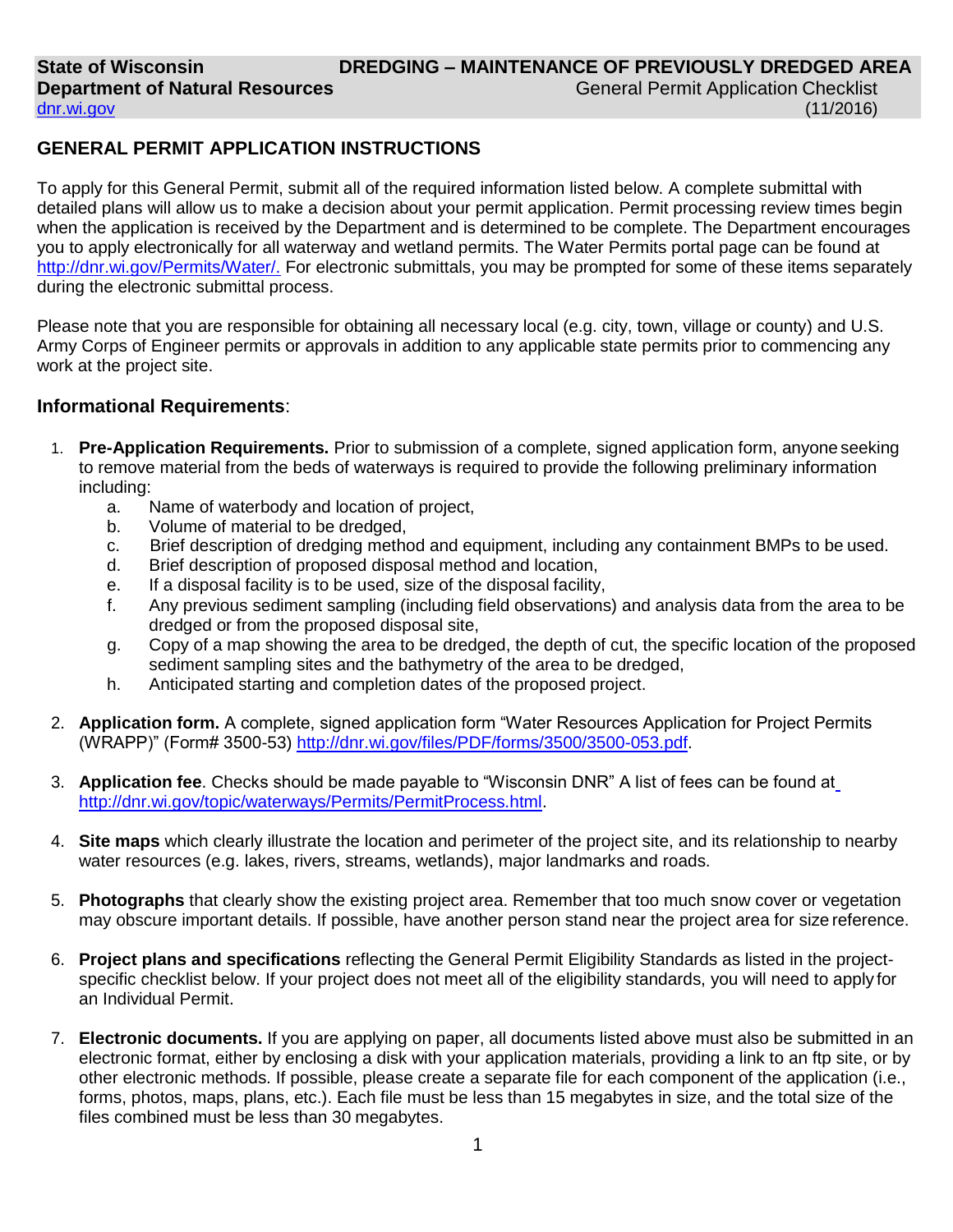General Permit Application Checklist (11/2016)

| <b>Eligibility Criteria:</b>                                                                                                                                                                                    |  |
|-----------------------------------------------------------------------------------------------------------------------------------------------------------------------------------------------------------------|--|
| Projects that do not meet all criteria are not eligible for this general permit. If your project does not                                                                                                       |  |
| qualify for this general permit, you may apply for an individual permit.                                                                                                                                        |  |
| Unless the Department previously authorized the project under Wis. Stats. s. 30.20, the dredging may                                                                                                            |  |
| not be located where there are public rights features as described in Wis. Admin. Code s. NR 1.06.                                                                                                              |  |
| Unless the Department previously authorized the project under Wis. Stats. s. 30.20, the dredging may                                                                                                            |  |
| not be located in an area of special natural resource (ASNRI) interested as described in Wis. Admin.<br>Code s. NR 1.05.                                                                                        |  |
| If the project is located in an area that is identified as an ASNRI only because the water or portions of                                                                                                       |  |
| the water contain endangered or threatened species or aquatic elements as defined and identified in                                                                                                             |  |
| the Wisconsin Natural Heritage Inventory or because the water flows through a wetland area identified                                                                                                           |  |
| in a Special Area Management Plan (SAMP) or a Special Wetland Inventory Study (SWIS), then the                                                                                                                  |  |
| project is eligible for this general permit, even if the previous dredging was not authorized by the                                                                                                            |  |
| Department, if the applicant obtains written documentation from the Department that the project will not                                                                                                        |  |
| impact the habitat or continued existence of the endangered or threatened species or that the dredging<br>project will not adversely impact the wetlands identified in the SAMP or SWIS.                        |  |
| The total amount of material removed from the area shall be less than 3000 cubic yards, unless the                                                                                                              |  |
| dredging project is for the removal of material associated with the maintenance of a municipal harbor, a                                                                                                        |  |
| municipal or commercial marina, or an access channel that is located on an Outlying Water or the                                                                                                                |  |
| Mississippi River. The total amount of material removed from a municipal harbor, a municipal or<br>commercial marina or an access channel shall be less than 50,000 cubic yards.                                |  |
| The dredging may not exceed the volume or extend beyond the dimensions of the previous dredge                                                                                                                   |  |
| project.                                                                                                                                                                                                        |  |
| If the project is located within the riparian zone, the applicant or co-applicant is the owner of the<br>adjacent riparian land or has obtained permission of the riparian owner to dredge the bottom material. |  |
| The applicant has provided information that the area meets the requirements of "previously dredged                                                                                                              |  |
| area" as follows:                                                                                                                                                                                               |  |
| The applicant can demonstrate that previous removal of material was authorized by the                                                                                                                           |  |
| department; or                                                                                                                                                                                                  |  |
| The applicant can demonstrate the submittal of historical information, the previous removal of                                                                                                                  |  |
| material, including the approximate date or timeframe of removal, the estimated or approximate                                                                                                                  |  |
| volume of material removed and location of the material disposal.                                                                                                                                               |  |
| The applicant may also submit any additional information documenting prior removal of material for<br>consideration by the Department.                                                                          |  |
| The project shall not involve the lease or sale of material that is dredged from a navigable lake or                                                                                                            |  |
| outlying water.                                                                                                                                                                                                 |  |
| The project shall not involve the removal of material where:                                                                                                                                                    |  |
| A sediment cap, cover, installed barrier or where other engineering controls have been installed                                                                                                                |  |
| as part of a federal or state environmental remediation to manage contaminated sediment.                                                                                                                        |  |
| There is a gun range and the dredged area is within the ammunition fall area                                                                                                                                    |  |
| The project involves the removal of a hazardous substance.                                                                                                                                                      |  |
| The applicant shall provide information that the dredged material does not contain any hazardous                                                                                                                |  |
| substance as follows:                                                                                                                                                                                           |  |
| Through the collection and laboratory analysis of the dredged material in compliance with Wis.                                                                                                                  |  |
| Admin. Code ch. NR 347; or                                                                                                                                                                                      |  |
| Through the review of historical dredge material information from the vicinity of the proposed                                                                                                                  |  |
| project that was collected and analyzed in accordance with Wis. Admin. Code ch. NR 347; or                                                                                                                      |  |